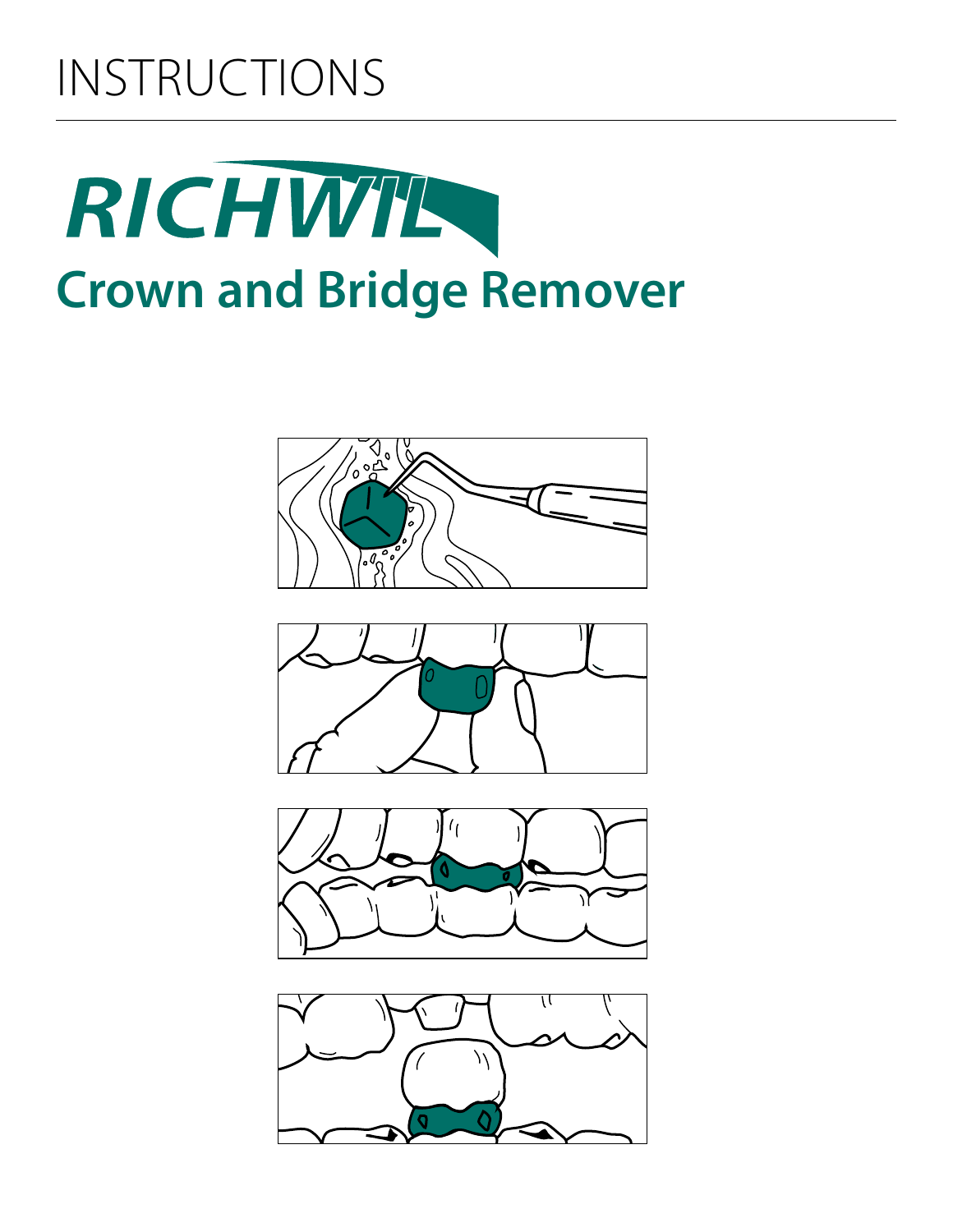# INSTRUCTIONS

# RICHWIE

# **Crown and Bridge Remover**

#### For the safe , non-traumatic removal of crowns, bridges and inlays.

The Richwil Crown and Bridge Remover quickly and safely removes crowns, bridges, and inlays which have been temporarily or permanently cemented. The Remover also serves as a convenient aid during the fitting procedure.

A water-soluble, pliable resin with tenacious properties, the Remover will adhere to teeth, gold, porcelain and acrylic resin. The patient generates the removal force, which occurs in a line perpendicular to the long axis of the tooth.

The Remover requires no drilling, clamping, prying, cutting or percussive force. Restoration surfaces remain undamaged and the procedure avoids dangerous angular forces and potential patient trauma.

Before using the Richwil Remover, please read the following instructions carefully.



441 19th Street SE Hickory, NC 28602 www.hagerworldwide.com

#### Call Toll Free +1 (800) 328-2335

Authorized Representative, Europe: Emergo Europe BV Prinsessegracht 20 2514 AP The Hague • The Netherlands

 $\in \epsilon$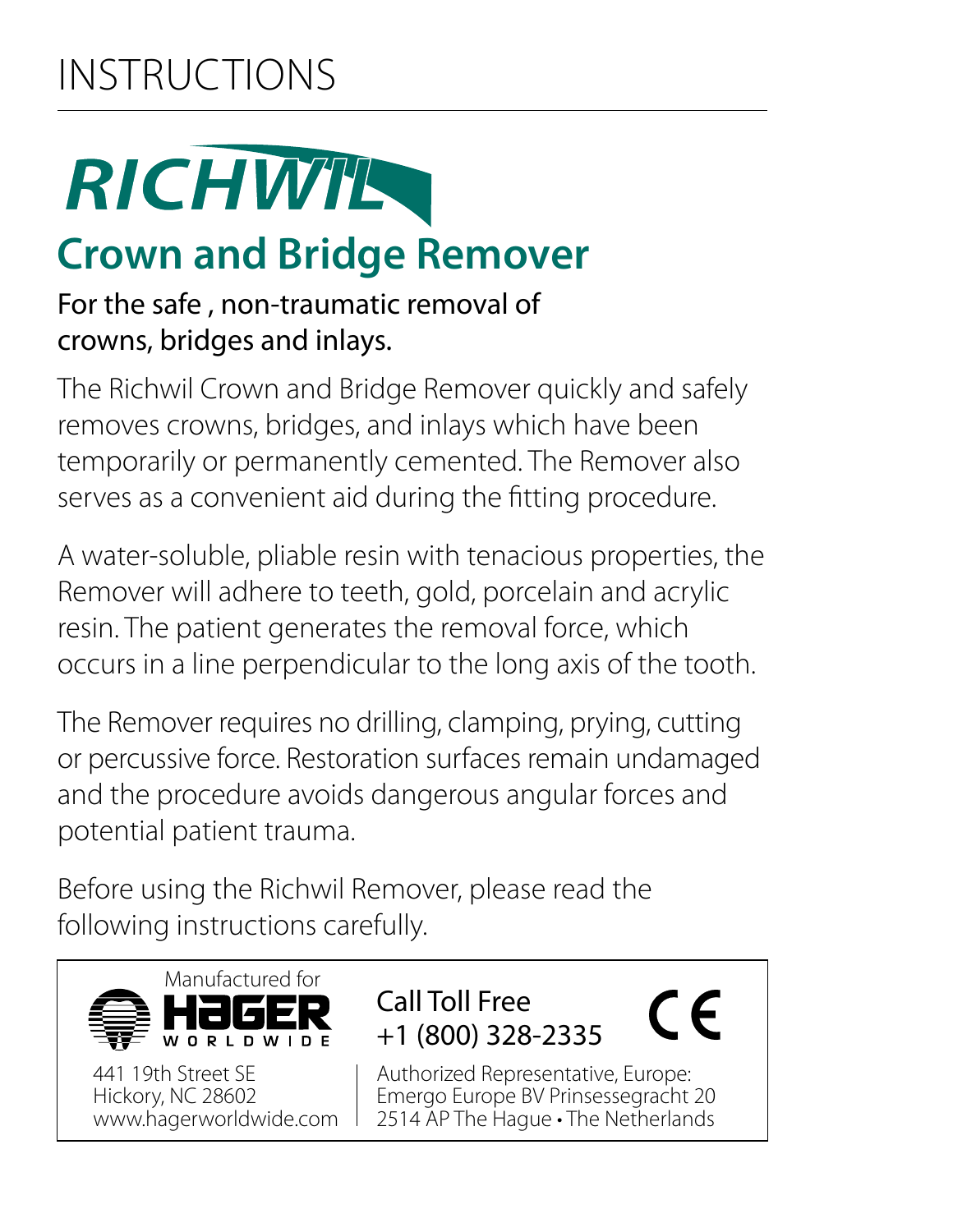# 1. Explain the procedure.

### a. First, explain the procedure to the patient.

Explain that the patient must close and compress the Remover, hold a firm constant pressure, and then open the mouth with a quick, forceful movement. Demonstrate the procedure to add emphasis.

b. Also explain that you may have to try the technique several times, as required by the restoration's tightness of fit and the type of cement used.

## 2. Condition the Remover.

a. Dip the Remover in hot tap water for a few seconds. Blot the excess moisture, but do not dry.

Note: Do not over-soften the Remover or its adhesive properties will be lost. Momentarily placing the over-softened Remover in cold water will restore the proper compressibility.

**b.** The Remover is properly conditioned when the patient can FORCEFULLY bite and compress the Remover to 2/3 of it's original bulk.

#### c. Tie the Remover to 18 inches of dental floss.

Normally, the Remover and restoration will be affixed to the opposing tooth. Tying the Remover to floss will help avoid ingestion or aspiration in case the Remover separates from the opposing tooth.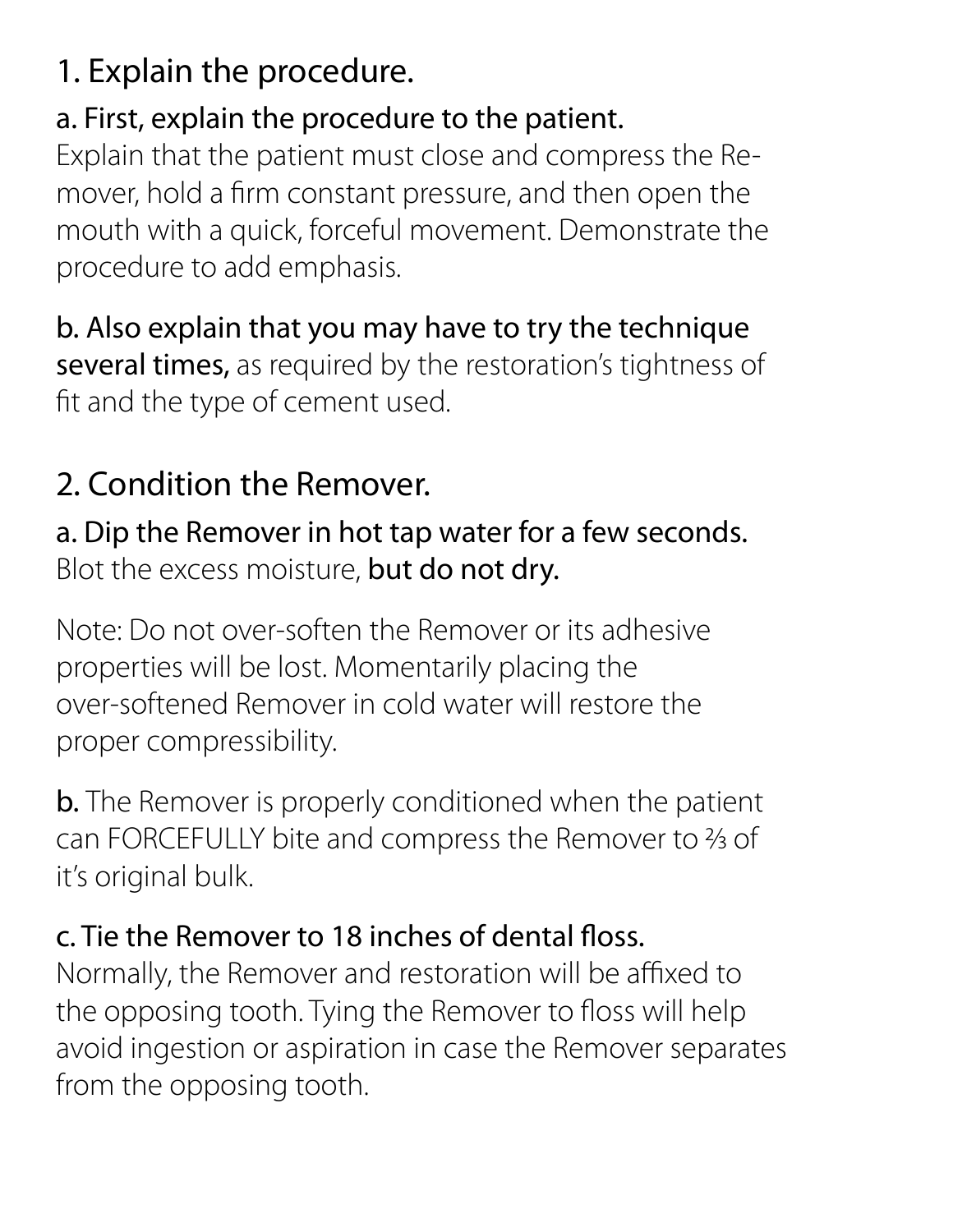Also, at any time in the procedure, you can soften the Remover by briefly returning it to hot water.

## 3. Crown removal.

a. Place the conditioned Remover on the restoration to be removed. Apply firm finger pressure until the Remover adheres.

#### b. Ask the patient to close, compressing the Remover to 2/3 of its original bulk.

Note: For posterior removals, instruct the patient to close



n centric reaction. For anterior use the patient closes with the anterior teeth in edge-to-edge position.

c. Ask the patient to hold a steady, non-compressive pressure on the Richwil while you spray the Remover with cold water to insure that it is cool.

d. Ask the patient to open quickly and forcefully. With proper patient action and Remover conditioning, the prosthesis will be removed and affixed to the opposing tooth.

e. Grasp the Remover and attached restoration with a 2x2 gauze, and remove.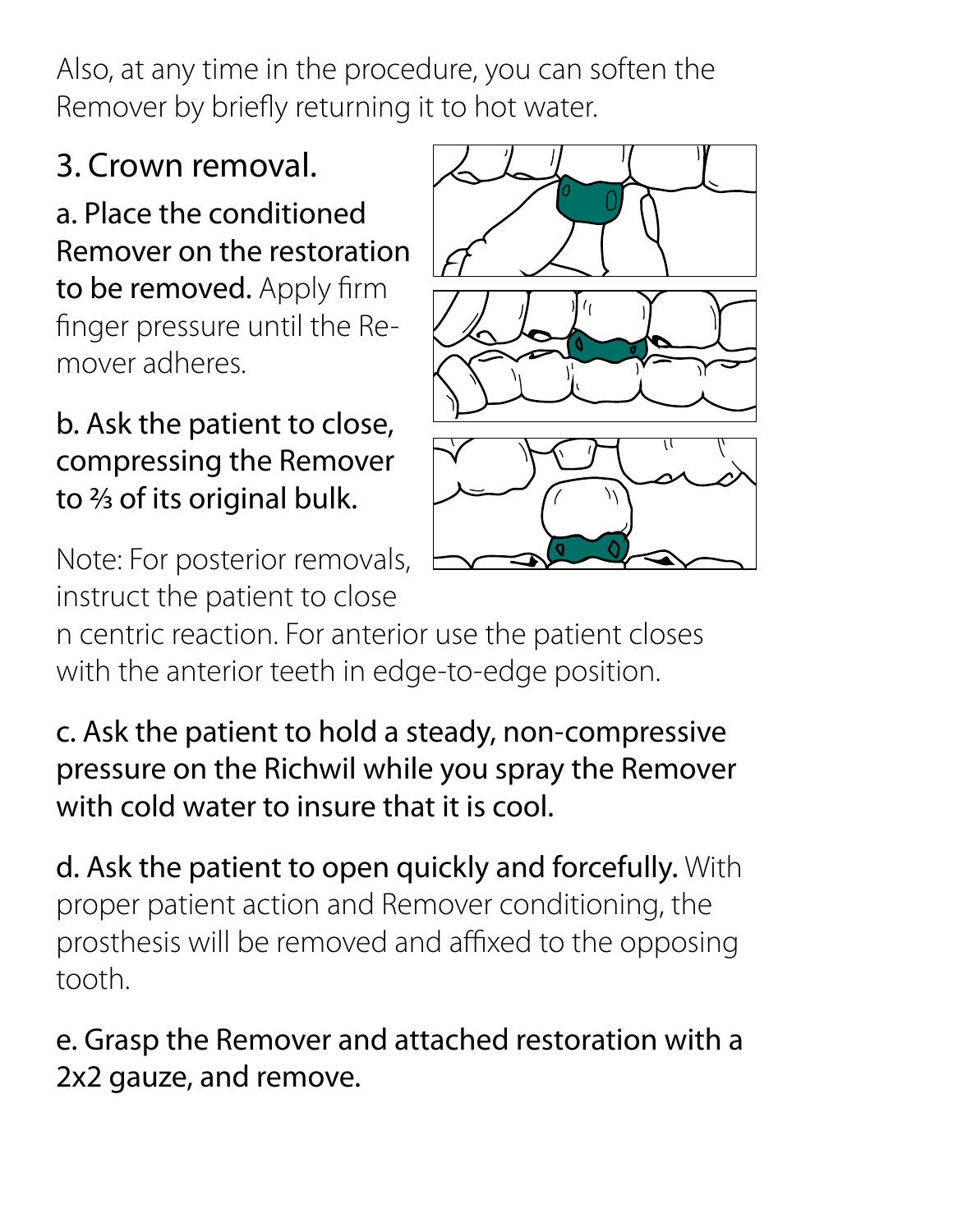## 4. Bridge and Inlay Removal.

a. To remove a bridge, follow the crown procedures. Place one Remover on each abutment crown of the bridge.

Note: If the cement bond of an abutment crown has loosened, you may choose to use Removers only on the tightly bonded crowns. Use your professional judgment.

b. To remove an inlay, condition a Remover and cut it in half. Then follow the crown procedure.

## Other considerations

Non-toxic and digestible, the water-soluble Richwil Remover can be easily removed from the attached restoration. Use an instrument or water to remove any portion that may remain on the opposing tooth.

Use of the Richwil Crown and Bridge Remover requires sound professional evaluation and judgment. The powerfully adhesive properties of the Remover may cause inadvertent removal of opposing teeth and restorations that are in less than sound condition.

Before you use the procedure to remove a restoration, carefully evaluate the integrity of the opposing tooth and/or restoration.